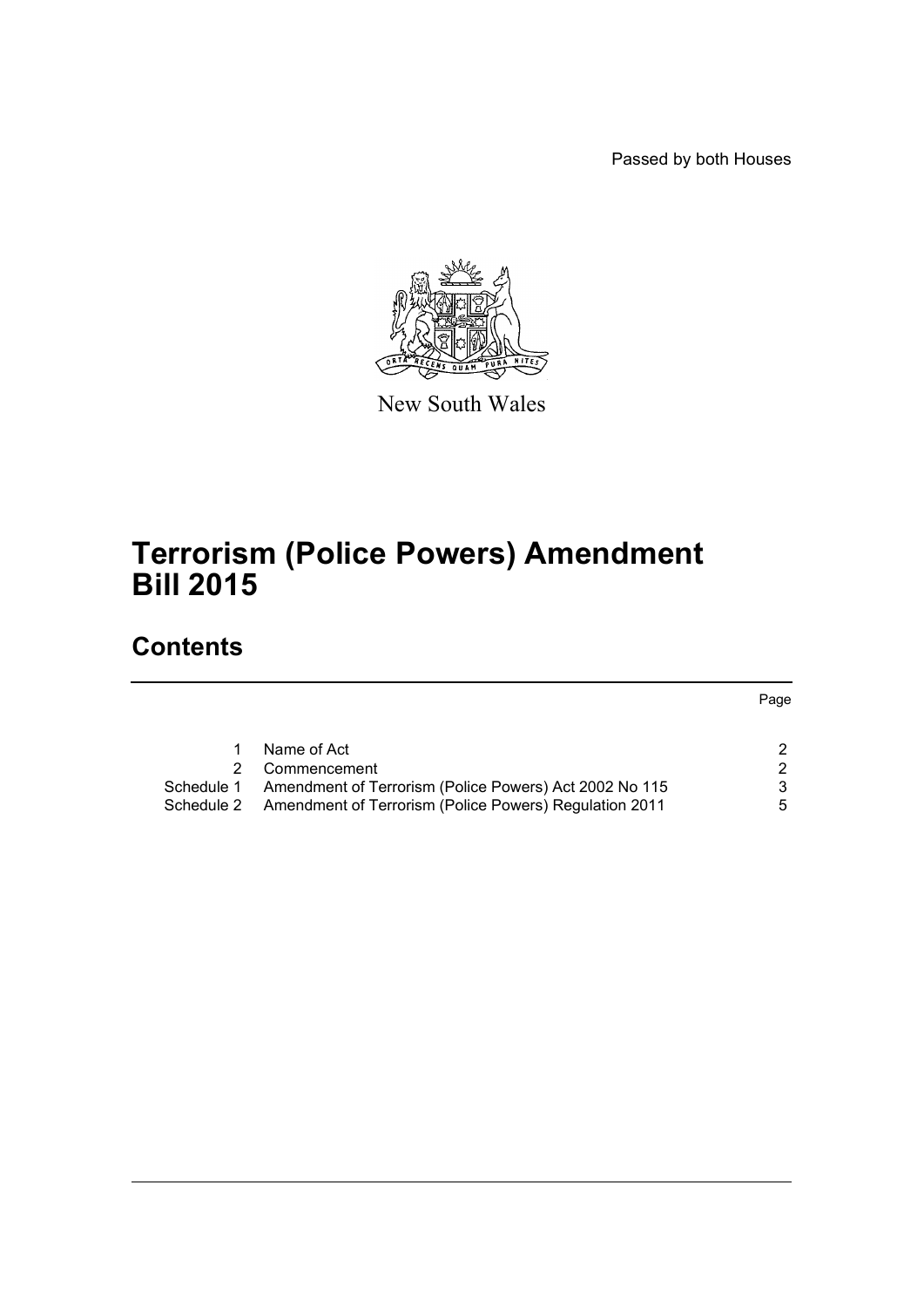*I certify that this public bill, which originated in the Legislative Assembly, has finally passed the Legislative Council and the Legislative Assembly of New South Wales.*

> *Clerk of the Legislative Assembly. Legislative Assembly, Sydney,* , 2015



New South Wales

# **Terrorism (Police Powers) Amendment Bill 2015**

Act No , 2015

An Act to amend the *Terrorism (Police Powers) Act 2002* and the *Terrorism (Police Powers) Regulation 2011* in relation to the schemes for preventative detention orders and covert search warrants.

*I have examined this bill and find it to correspond in all respects with the bill as finally passed by both Houses.*

*Assistant Speaker of the Legislative Assembly.*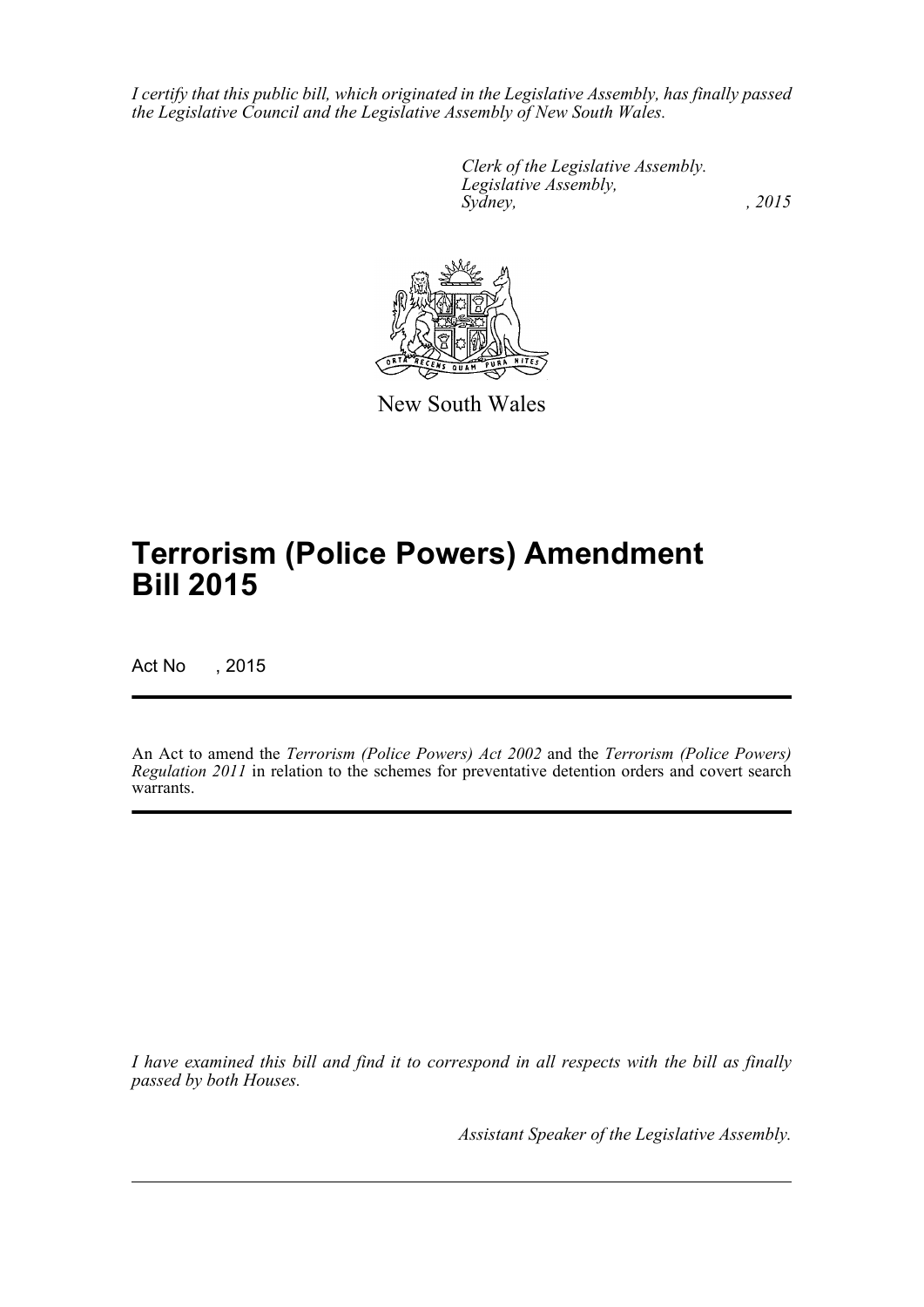### <span id="page-2-0"></span>**The Legislature of New South Wales enacts:**

#### **1 Name of Act**

This Act is the *Terrorism (Police Powers) Amendment Act 2015*.

#### <span id="page-2-1"></span>**2 Commencement**

This Act commences on the date of assent to this Act.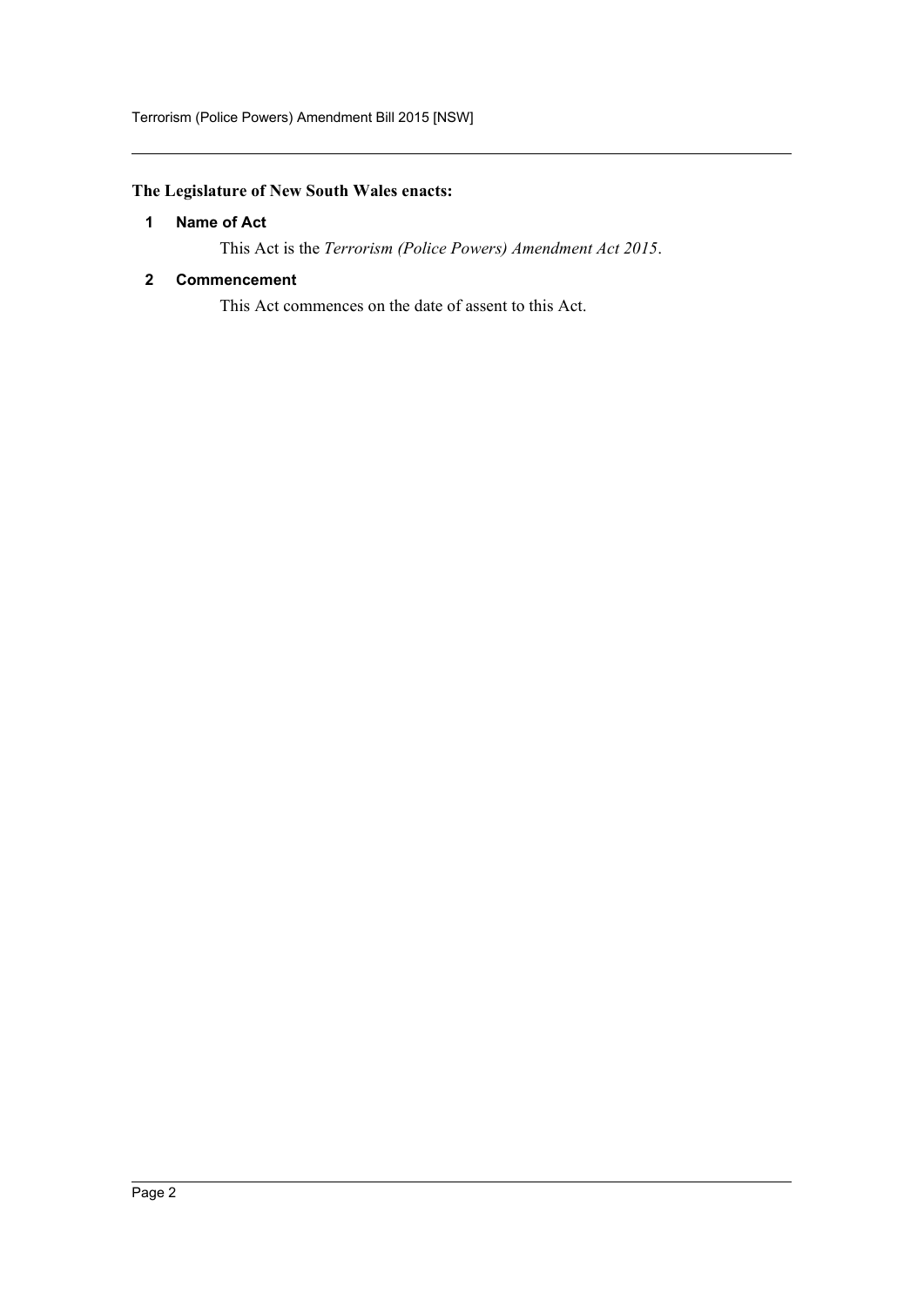### <span id="page-3-0"></span>**Schedule 1 Amendment of Terrorism (Police Powers) Act 2002 No 115**

#### **[1] Section 26ZS Sunset provision**

Omit "10 years after the day on which this Part commences" from section 26ZS (1). Insert instead "16 December 2018".

#### **[2] Section 26ZS (2)**

Omit "the end of 10 years after the day on which this Part commences". Insert instead "16 December 2018".

#### **[3] Section 27A Definitions**

Omit the definitions of *Crime Commissioner* and *eligible staff member of the Crime Commission* from section 27A (1).

- **[4] Section 27D Who may be authorised to apply for a covert search warrant** Omit section 27D (2).
- **[5] Section 27F Delegation of Crime Commissioner's power to give authorisation** Omit the section.

#### **[6] Sections 27G and 27I (1)**

Omit ", or an eligible staff member of the Crime Commission," wherever occurring.

#### **[7] Section 27G Power to apply for covert search warrant**

Omit "or staff member".

#### **[8] Section 27O Powers conferred by covert search warrant**

Omit section 27O (2). Insert instead:

(2) A reference in this section to an eligible person, in relation to a warrant, is a reference to an eligible police officer if the applicant for the warrant was an eligible police officer.

### **[9] Section 27S Report to eligible Judge on execution of warrant**

Omit ", staff member of the New South Wales Crime Commission" wherever occurring in section 27S (1) (c) (iii) and (3) (d).

### **[10] Section 27S (5)**

Omit "or the Crime Commissioner".

#### **[11] Section 27U Notice to occupiers of execution of covert search warrant**

Omit ", staff members of the New South Wales Crime Commission" from section 27U (2) (f).

#### **[12] Section 27U (11)**

Omit "or another eligible staff member of the Crime Commission (if the person was such a staff member)".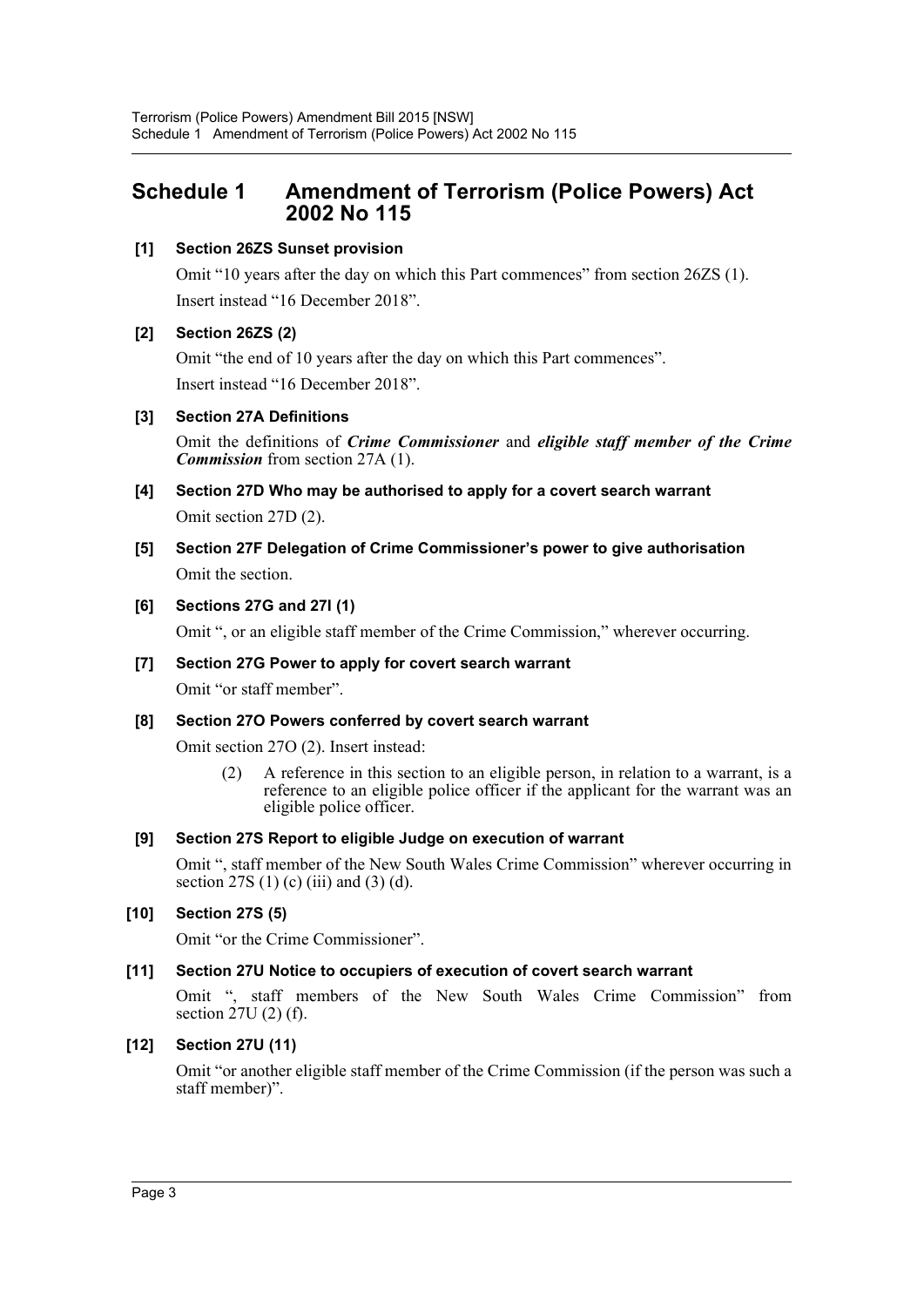#### **[13] Section 27U (11) (b)**

Omit "or eligible staff member of the Crime Commission (as the case may be)".

#### **[14] Section 27ZA Publication of documents**

Omit "the New South Wales Crime Commission," from section 27ZA (2) (b).

#### **[15] Section 27ZB Annual report to be given to Attorney General and Police Minister**

Omit section 27ZB (1). Insert instead:

(1) The Commissioner of Police must report annually on the exercise of powers under this Part by eligible police officers.

#### **[16] Section 27ZB (3) (h)**

Omit "or eligible staff members of the Crime Commission".

#### **[17] Section 27ZB (3) (k)**

Omit "or an eligible staff member of the Crime Commission".

#### **[18] Section 27ZB (4) and (5)**

Omit the subsections. Insert instead:

- (4) The report may be combined with any other annual report of the NSW Police Force.
- (5) The report is to be tabled in each House of Parliament as soon as practicable after it is received by the Attorney General.

#### **[19] Section 27ZC Monitoring by Ombudsman**

Omit ", the Crime Commissioner and members of staff of the New South Wales Crime Commission" from section 27ZC (1).

#### **[20] Section 27ZC (2)**

Omit ", the Crime Commissioner".

#### **[21] Section 29A Ministerial arrangements for things seized in connection with extra-territorial offences**

Omit "or (if the things have been seized by a member of staff of the New South Wales Crime Commission) the Commissioner for the New South Wales Crime Commission" from section 29A (a) (ii).

#### **[22] Section 36 Review of Act**

Omit section 36 (1A). Insert instead:

(1A) For the purpose of the review, the Minister may require the Commissioner of Police to provide information about the exercise of functions in respect of covert search warrants under this Act by members of the NSW Police Force.

#### **[23] Schedule 2 Savings and transitional provisions**

Insert at the end of clause 1 (1):

any other Act that amends this Act